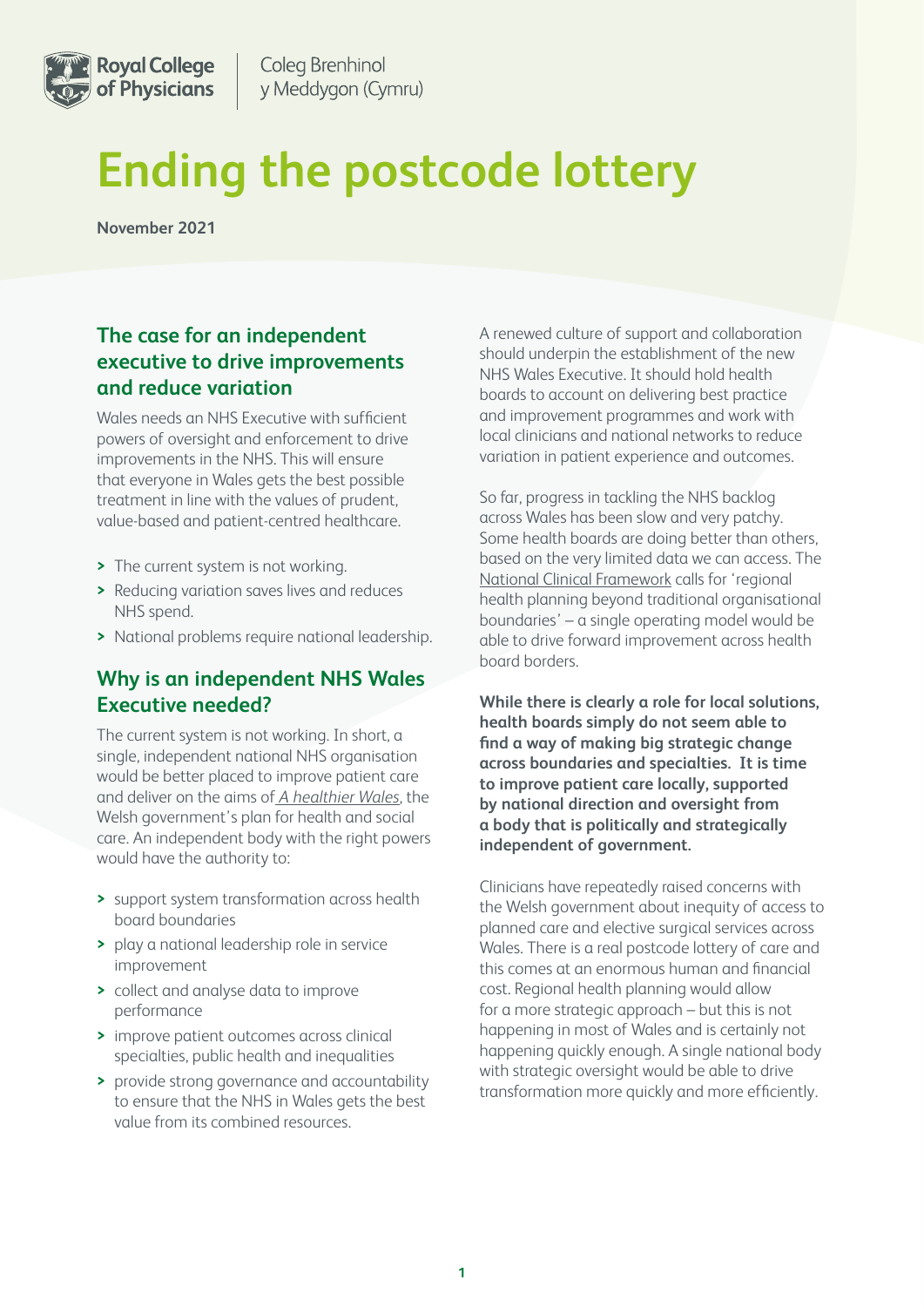# **Joining the dots**

The new NHS Executive will need to work closely with local authorities, regional partnership boards and GP clusters to ensure there is a strong focus on integrated health and social care delivery, performance and shared outcomes. Current legislation – the [Social Services and Well-being](https://socialcare.wales/hub/sswbact)  [Act 2014](https://socialcare.wales/hub/sswbact), the [Well-being of Future Generations](https://www.futuregenerations.wales/about-us/future-generations-act/)  [Act 2015](https://www.futuregenerations.wales/about-us/future-generations-act/) and the Health and Social Care (Quality [and Engagement\) Act 2020](“https://gov.wales/health-and-social-care-quality-and-engagement-wales-act-summary) – is intended to deliver more accountability and better patient care. A stronger national delivery body working in partnership with other organisations would help to ensure that these laws make a real difference to people's lives.

Other national bodies and teams – Healthcare Inspectorate Wales, Audit Wales and the NHS Wales Delivery Unit, for example – also have a big role to play in holding health boards to account. An independent national NHS Executive would provide strategic oversight and direction in implementing recommendations made by regulators and auditors.

## **Making progress on prudent healthcare**

In December 2013, the concept of [prudent](https://gov.wales/sites/default/files/publications/2019-04/securing-health-and-well-being-for-future-generations.pdf)  [healthcare](https://gov.wales/sites/default/files/publications/2019-04/securing-health-and-well-being-for-future-generations.pdf) was published by the [Bevan](https://www.bevancommission.org/prudent-healthcare)  [Commission.](https://www.bevancommission.org/prudent-healthcare) Almost 8 years on, the principles (which commit the NHS to reducing variation through the application of consistent, evidencebased practices) are yet to be fully achieved. A single, accountable, national organisation with real powers of oversight could finally realise the prudent healthcare principles:

- **>** Achieve health and wellbeing with the public, patients and professionals as equal partners through co-production.
- **>** Care for those with the greatest health need first, making the most effective use of all skills and resources.
- **>** Do only what is needed, no more, no less; and do no harm.
- **>** Reduce inappropriate variation using evidencebased practices consistently and transparently.

# **'The national executive function in NHS Wales must be strengthened'**

In June 2018, the Welsh government published *[A healthier Wale](https://gov.wales/sites/default/files/publications/2021-09/a-healthier-wales-our-plan-for-health-and-social-care.pdf)s*, their plan for health and social care. This was informed by the [parliamentary](https://gov.wales/sites/default/files/publications/2018-01/Review-health-social-care-report-final.pdf)  [review of health and social services](https://gov.wales/sites/default/files/publications/2018-01/Review-health-social-care-report-final.pdf), which was, in turn, a consequence of a [2016 OECD review of](https://www.oecd.org/els/health-systems/oecd-reviews-of-health-care-quality-united-kingdom-2016-9789264239487-en.htm)  [health care quality.](https://www.oecd.org/els/health-systems/oecd-reviews-of-health-care-quality-united-kingdom-2016-9789264239487-en.htm) The parliamentary review was clear that:

'there needs to be a clearer distinction between on the one hand, the national executive function strategically developing and managing the NHS, and on the other the national civil service function to support delivery of the NHS and Social Care priorities as set by Welsh Government Ministers.'

The parliamentary review also recommended that:

'the national executive function in NHS Wales must be strengthened to develop a more strategic and coordinated set of incentives for LHBs and providers to ensure faster progress towards … new models of care, and effective use of pooled budgets.'

The timelines set out in *[A healthier Wales](https://gov.wales/sites/default/files/publications/2021-09/a-healthier-wales-our-plan-for-health-and-social-care.pdf)* commit to action on this by the end of 2018, with further consolidation of activity by the end of 2019:

| <b>Action</b>                                                                                                                                                                                                                                         | Date           |
|-------------------------------------------------------------------------------------------------------------------------------------------------------------------------------------------------------------------------------------------------------|----------------|
| Bring together appropriate<br>collaborative planning, delivery and<br>performance management activities<br>as an NHS Wales Executive function,<br>reporting directly to the chief<br>executive of NHS Wales.                                          | By end<br>2018 |
| Confirm governance relationships<br>between Welsh government,<br>the NHS Wales Executive, the<br>Transformation Programme and<br>other key stakeholders.                                                                                              | By end<br>2018 |
| Review specialist advisory functions,<br>hosted national functions (eq<br>NWSSP, NWIS, WHSSC, EASC) and<br>other national delivery programmes,<br>with the aim of consolidating<br>national activity and clarifying<br>governance and accountability. | By end<br>2019 |
| Table 1 taken from A healthier Wales, page 36                                                                                                                                                                                                         |                |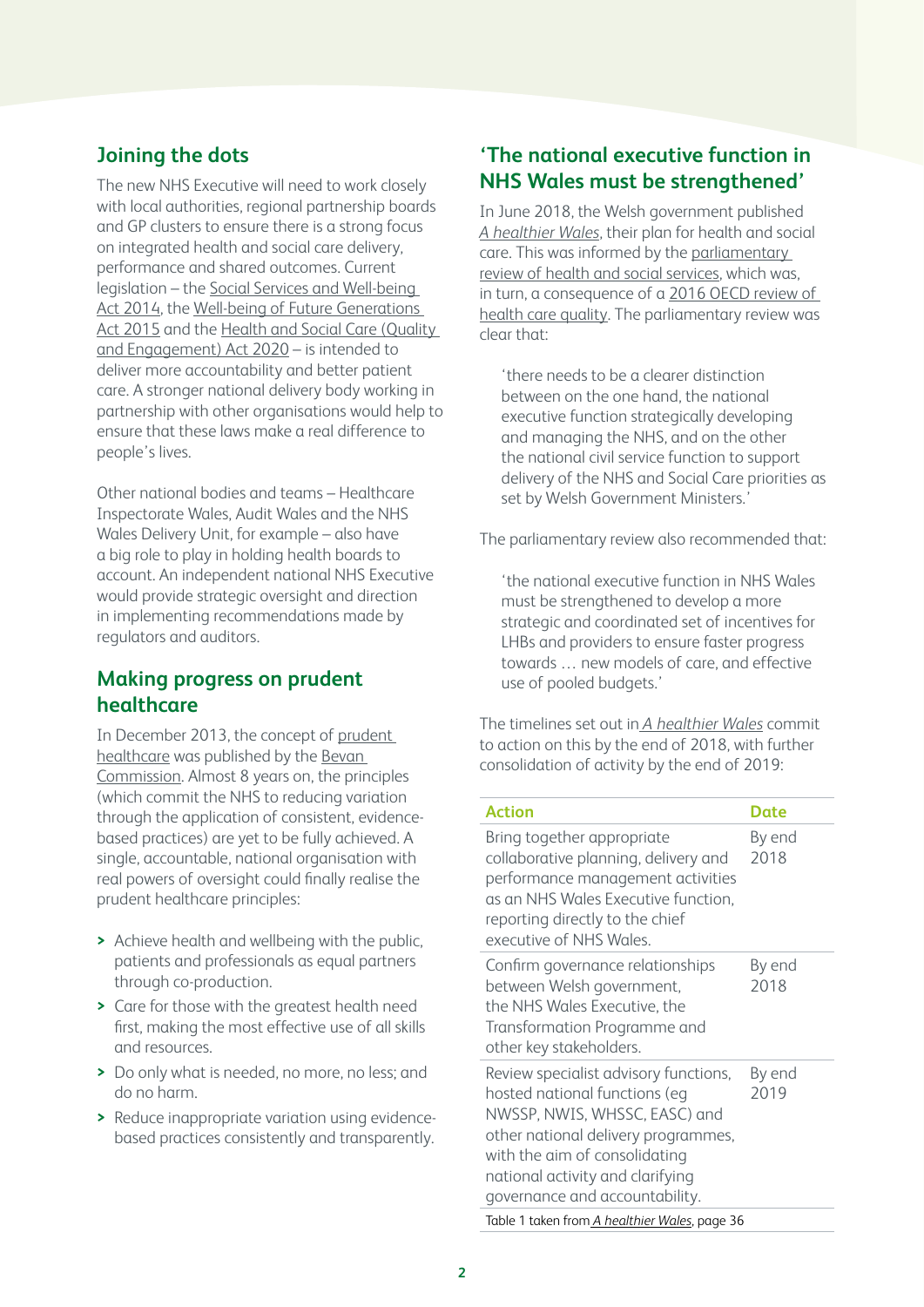Three years later, there has been little to no progress in meeting these actions. The lack of progress cannot entirely be blamed on the COVID-19 pandemic, which didn't begin until early 2020.

#### **Reducing variation saves lives**

Women in the most deprived parts of Wales [can](https://www.theguardian.com/uk-news/2021/mar/24/life-expectancy-gap-rises-between-most-and-least-deprived-in-wales)  [expect to live approximately 6 years less](https://www.theguardian.com/uk-news/2021/mar/24/life-expectancy-gap-rises-between-most-and-least-deprived-in-wales) – with a **life expectancy** of 79 years – than those in the least deprived areas (85 years). For men, there was a 7-year gap between the most and least deprived areas (74 v 81 years). Cwm Taf has the lowest **healthy life expectancy** at 61.2 (men) and 62.6 (women) compared with 67.6 (men) and 69.2 (women) in Betsi Cadwaladr UHB. That is a [stark](https://statswales.gov.wales/Catalogue/Health-and-Social-Care/Life-Expectancy/lifeexpectancyandhealthylifeexpectancyatbirth-by-localhealthboard-localauthority)  [difference of between 6 and 7 years](https://statswales.gov.wales/Catalogue/Health-and-Social-Care/Life-Expectancy/lifeexpectancyandhealthylifeexpectancyatbirth-by-localhealthboard-localauthority) of healthy life.

Teenagers ar[e far more likely to take up the offer](https://www.bbc.co.uk/news/uk-wales-58748325) of a **COVID-19 vaccine** in more affluent parts of Wales than they are in more deprived areas.

As of 10 September 2021, 61% of 16- and 17-year-olds had received a first dose in the most deprived areas of Wales, compared with 78.3% in the least deprived areas.

**Heart and circulatory diseases** are responsible for around 1 in 4 deaths in Wales. The NHS Wales Cardiovascular Atlas of Variation has identified massive differences across Wales in terms of treatment for these diseases. [There is](https://collaborative.nhs.wales/networks/wales-cardiac-network/cardiac-network-documents/cardiovascularatlasofvariation-march2019-pdf/)  [a fivefold variation in the percentage of heart](https://collaborative.nhs.wales/networks/wales-cardiac-network/cardiac-network-documents/cardiovascularatlasofvariation-march2019-pdf/)  [failure emergency readmissions within 30 days of](https://collaborative.nhs.wales/networks/wales-cardiac-network/cardiac-network-documents/cardiovascularatlasofvariation-march2019-pdf/)  [discharge for primary care clusters in Wales](https://collaborative.nhs.wales/networks/wales-cardiac-network/cardiac-network-documents/cardiovascularatlasofvariation-march2019-pdf/).

There are huge variations in **cancer outcomes**  across Wales. Only 55% of people in Swansea Bay survive their cancer for 5 years compared with 58.9% in Cardiff and Vale, and 59.3% in Powys. That is a difference of almost 5% [in survival,](https://statswales.gov.wales/Catalogue/Health-and-Social-Care/NHS-Hospital-Waiting-Times/Cancer-Waiting-Times/Monthly/suspectedcancerpathwayclosedpathways-by-localhealthboard-tumoursite-agegroup-gender-measure-month)  [depending on where you live in Wales.](https://statswales.gov.wales/Catalogue/Health-and-Social-Care/NHS-Hospital-Waiting-Times/Cancer-Waiting-Times/Monthly/suspectedcancerpathwayclosedpathways-by-localhealthboard-tumoursite-agegroup-gender-measure-month)

## **National problems require national leadership**

An independent body with the appropriate powers, data and evidence would be able to inform large-service development, service audit and better patient experience across Wales. It would ensure appropriate investment in training and service delivery and oversee the implementation of joined-up pathways for all

patients in Wales, irrespective of geography. Without 'teeth', any executive function will continue to be limited (as it already is) to issuing advice and guidance, with little guarantee that patient outcomes will improve.

The strategic collection, dissemination and joinedup use of **health data and informatics** is crucial to improving our health service. Health data in [Wales is currently very poor and relies on different](https://cwmtafmorgannwg.wales/Docs/Digital and Data Committee/02 SEPTEMBER 24 2020/7.2 Thematic Report 2020.pdf)  [reporting mechanisms across health boards and](https://cwmtafmorgannwg.wales/Docs/Digital and Data Committee/02 SEPTEMBER 24 2020/7.2 Thematic Report 2020.pdf)  [different specialties, resulting in unstandardised](https://cwmtafmorgannwg.wales/Docs/Digital and Data Committee/02 SEPTEMBER 24 2020/7.2 Thematic Report 2020.pdf)  [and unreliable data](https://cwmtafmorgannwg.wales/Docs/Digital and Data Committee/02 SEPTEMBER 24 2020/7.2 Thematic Report 2020.pdf). Oversight from a single national body would allow different services to be connected and patient records to be accessible, wherever patients are in the system – this would enable fully informed clinical decision making.

The Public Services Ombudsman for Wales (PSOW) in the report *[Home safe and sound: effective](https://www.ombudsman.wales/wp-content/uploads/2018/11/Home-Safe-and-Sound-Effective-Hospital-Discharge-E.pdf)  [hospital discharge](https://www.ombudsman.wales/wp-content/uploads/2018/11/Home-Safe-and-Sound-Effective-Hospital-Discharge-E.pdf)* states that appropriate **hospital discharge** guidelines are not being properly implemented across Wales, putting patient safety at risk.

An independent body with the authority to audit activity and hold health boards to account would provide space for more robust **strategic patient change and complaints processes**. An individual patient complaint ordinarily involves just one service user and one health board. A wider, more strategic approach to patient-led and co-produced change in the health service should sit apart.

Patient organisations and advocates must be able to challenge, drive change and co-produce solutions to inequality of outcome by geography. An independent NHS Wales Executive would be well placed to lead the co-production of long-term patient-centred strategic change, service design, implementation and evaluation.

## **Reducing variation saves money**

Evidence from the King's Fund suggests that [productivity improvements valued at £4.5 billion](https://www.kingsfund.org.uk/projects/quality-cold-climate/reducing-variations)  [could be made](https://www.kingsfund.org.uk/projects/quality-cold-climate/reducing-variations) by bringing performance at all hospitals up to the levels achieved by the best. These may be England figures, but the principle remains the same.

For example, the length of stay in hospital varies across health boards. The average stay in Hywel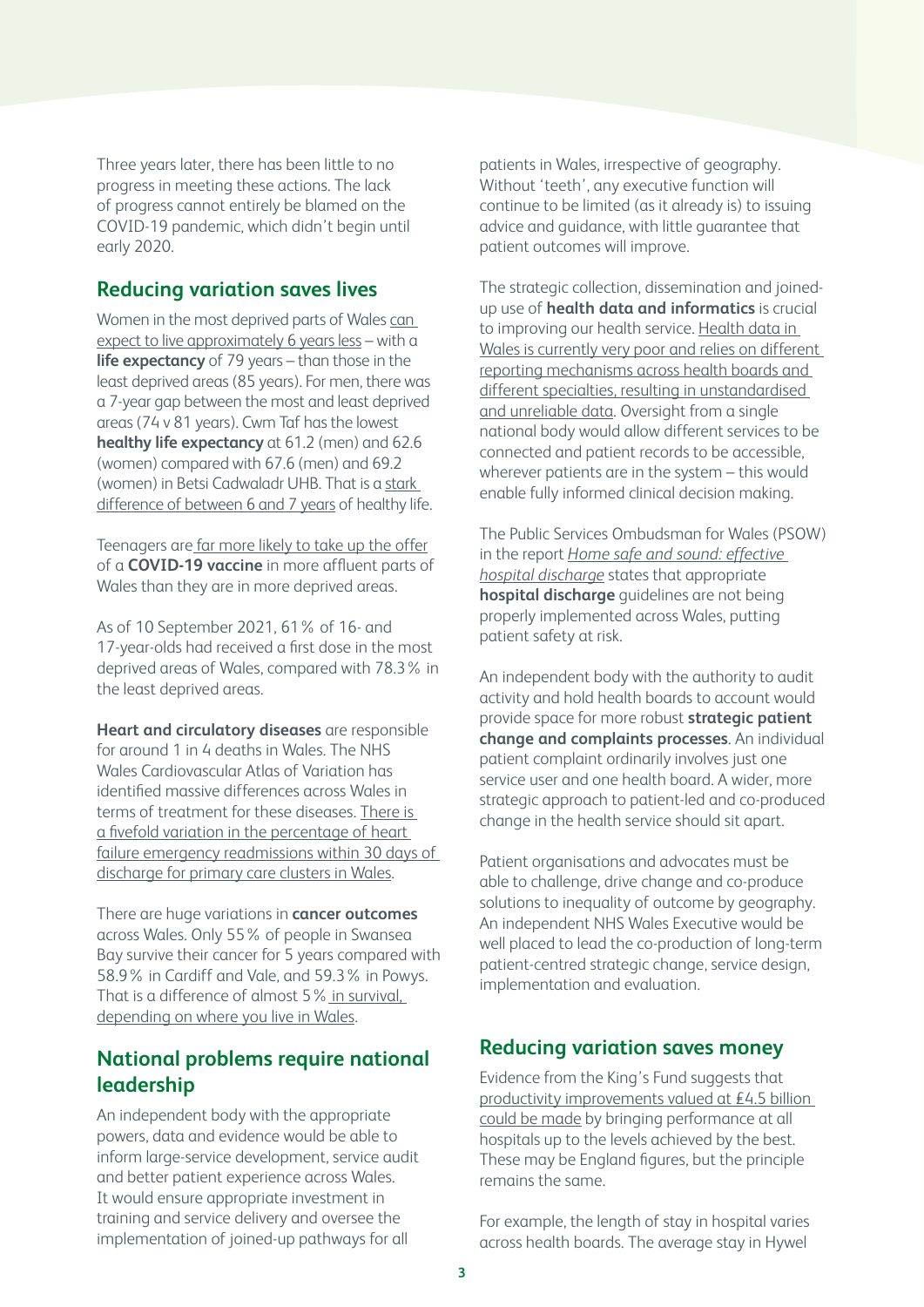Dda for all admissions in 2017/18 was 6.1 days, but as high as 9 days in Abertawe Bro Morgannwg and 8.5 days in Cardiff and Vale. Although there may be complex reasons for this, if all other health boards in Wales had lowered the average length of stay to 6.1 days in line with Hywel Dda, the saving to the NHS in Wales during that period would have been approximately £153.5 million.<sup>1</sup>

## **Workforce shortages**

Workforce shortages across the NHS in Wales mean that health boards are heavily reliant on locums. This is unsustainable and costly with [expenditure on locums at](http://www.powysthb.wales.nhs.uk/sitesplus/documents/1145/P%26R_Item_4.1_Expenditure-on-agency-staff-by-nhs-wales-2019-eng-print-version.pdf)  [around £136 million in 2017/18.](http://www.powysthb.wales.nhs.uk/sitesplus/documents/1145/P%26R_Item_4.1_Expenditure-on-agency-staff-by-nhs-wales-2019-eng-print-version.pdf) A national approach to recruitment, retention and staff wellbeing from a body with single employer status could attract high quality candidates into permanent roles.

Betsi Cadwaladr UHB went into special measures in June 2015. [This lasted over 5 years.](https://bcuhb.nhs.wales/news/updates-and-developments/special-measures/) Coming out of special measures, the [Welsh government committed](https://bcuhb.nhs.wales/news/updates-and-developments/special-measures/)  [an additional sum of up to £82 million per year for](https://bcuhb.nhs.wales/news/updates-and-developments/special-measures/)  [the next 3 years](https://bcuhb.nhs.wales/news/updates-and-developments/special-measures/) to Betsi Cadwaladr. The current system of oversight only allows for intervention when the situation has gone badly wrong and requires vast sums of money to put right.

## **The current system is not working**

#### **Heart disease**

Heart and circulatory diseases are responsible for around one in four deaths in Wales. The NHS Wales Cardiovascular Atlas of Variation identified massive differences across Wales in terms of treatment for these diseases. [There is](https://collaborative.nhs.wales/networks/wales-cardiac-network/cardiac-network-documents/cardiovascularatlasofvariation-march2019-pdf/)  [a fivefold variation in the percentage of heart](https://collaborative.nhs.wales/networks/wales-cardiac-network/cardiac-network-documents/cardiovascularatlasofvariation-march2019-pdf/)  [failure emergency readmissions within 30 days of](https://collaborative.nhs.wales/networks/wales-cardiac-network/cardiac-network-documents/cardiovascularatlasofvariation-march2019-pdf/)  [discharge for primary care clusters in Wales](https://collaborative.nhs.wales/networks/wales-cardiac-network/cardiac-network-documents/cardiovascularatlasofvariation-march2019-pdf/). Even with the national guidance of the Wales Cardiac Network, these variations persist and will continue to do so without strong, central leadership and oversight.

#### **Women's health services**

There is an essential need for oversight and joined-up strategic thinking on women's health

in Wales. The Welsh government's Women and Children's Health Branch has traditionally focused mainly on maternity care. Services for gynaecology, autoimmune disease, cardiovascular disease, osteoporosis and dementia in women are overlooked. The Women's Health Implementation Group has a limited remit, focused on vaginal mesh and tape, faecal incontinence and endometriosis. Its funding of £1 million per annum over 5 years, from 2018, is entirely inadequate to cover even these conditions. Moreover, health boards themselves have simply not invested in improving Wales-wide women's health services or tertiary-level care across regional borders, which has resulted in fragmented pathways and inaccessible specialist services for many women.

#### **Cancer services**

The single cancer pathway is a forward-thinking, UK-leading step towards greater transparency, patient-centred care and improved services in the NHS, designed by the Wales Cancer Network. However, there still exists massive regional variation in the delivery of cancer services. In a stark example, [in July 2021, Cwm Taf treated](https://protect-eu.mimecast.com/s/d8cyCk5DOTOBMBOC251AG?domain=statswales.gov.wales)  [50.2% of patients starting their first definitive](https://protect-eu.mimecast.com/s/d8cyCk5DOTOBMBOC251AG?domain=statswales.gov.wales)  [treatment in the month within 62 days of first](https://protect-eu.mimecast.com/s/d8cyCk5DOTOBMBOC251AG?domain=statswales.gov.wales)  [being suspected of cancer compared with 68.4%](https://protect-eu.mimecast.com/s/d8cyCk5DOTOBMBOC251AG?domain=statswales.gov.wales)  [in Cardiff & Vale.](https://protect-eu.mimecast.com/s/d8cyCk5DOTOBMBOC251AG?domain=statswales.gov.wales)

## **Neurological conditions**

Services for people with neurological conditions have been disconnected since before the pandemic. Some people follow a pathway via neurology, while others with the same condition in a different part of Wales will follow a pathway via another specialty, eg care of older people (COTE). Patients often receive a varying quality of care depending on their pathway. The neurological conditions delivery plan did not apply to COTE, and yet, for some conditions, COTE (amongst other specialist services) is where many patients access NHS services for a neurological condition. Additionally, specialist nurses and consultants who leave are not being replaced, creating an even more serious gap in vital NHS services.

<sup>&</sup>lt;sup>1</sup> Estimated based on <u>[BBC reported UK Gov estimate of cost of NHS beds at £400 per patient per night](https://www.bbc.co.uk/news/uk-england-norfolk-38731937)</u> in 2017, hospital admissions 2017/18 data from [Health Maps Wales](https://www.healthmapswales.wales.nhs.uk/IAS/dataviews/view?viewId=145) an[d Stats Wales population data for 2017](https://statswales.gov.wales/Catalogue/Population-and-Migration/Population/Estimates/nationallevelpopulationestimates-by-year-age-ukcountry).